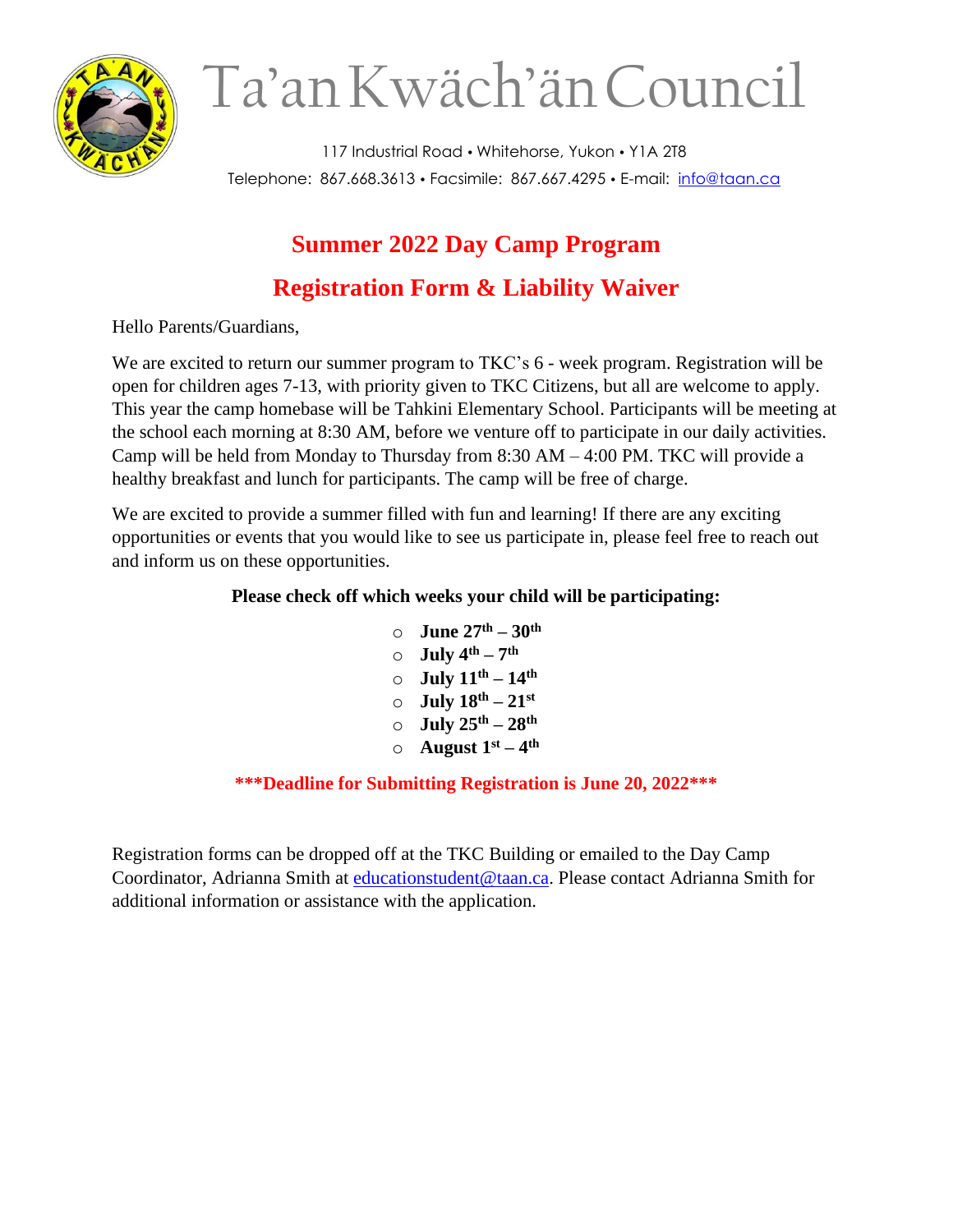

#### **RELEASE OF LIABILITY AND WAIVER CLAIMS**

| Name of Participant:   | Birth Date (DD/MM/YYYY):     Age: |  |
|------------------------|-----------------------------------|--|
|                        |                                   |  |
|                        |                                   |  |
|                        |                                   |  |
|                        |                                   |  |
| Relationship to Child: |                                   |  |
|                        |                                   |  |
|                        |                                   |  |
|                        |                                   |  |

#### **DISCLAIMER**

I AGREE THAT the Ta'an Kwäch'än Council, its officers, directors, agents, contractors, employees, trainers, volunteers, members and representatives (the "TKC") are not responsible for any injury, loss or damage of any kind sustained by any person while participating in any and all activities, events, or social activities sponsored by or attended by the TKC (the "Activities"), including, injury, loss or damage which might be caused by negligence of the TKC.

I AGREE TO RELEASE THE TKC from any and all liability from any loss, damage, injury or expense that I may suffer, or that my next of kin may suffer as a result of my participation in the Activities due to any cause whatsoever, including negligence, breach of contract, or breach of any statutory or other duty of care.

I AGREE TO HOLD HARMLESS AND INDEMNIFY THE TKC from any and all liability for any damage to the property of, or personal injury to, any third party, resulting from my participation in the Activities.

I AGREE TO HOLD HARMLESS AND INDEMIFY THE TKC in connection with the services and/or incidents/accidents of any train, vessel, carriage, aircraft, bus, privately owned or rented motor vehicle or other conveyance, which may be used during my participation in the Activities. Neither will the TKC assume any liability for any injury, loss, accident or delay which may be occasioned by reason of nay defect in any mode of transportation or through the act, error,